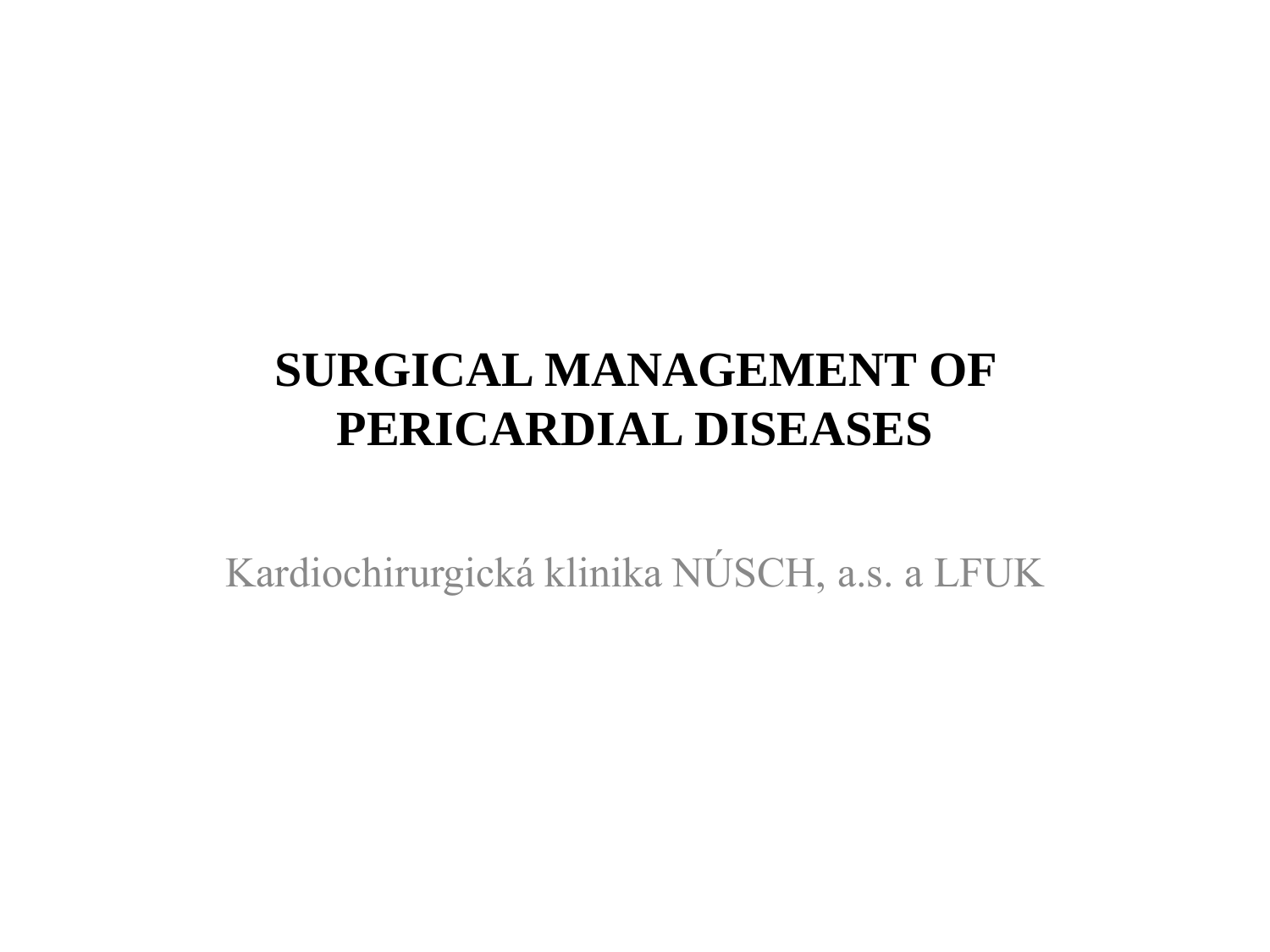## **SURGICAL ANATOMY AND FUNCTION**







The layers of the pericardium

Pericardial space normally contains a small volume of fluid  $<$  50 ml, provides lubrication to the beating heart under normal conditions The pericardial pressure is negative reflecting the intrathoracic pressure In cardiac tamponade may reach 20mmHg

Johnston JPCAD 2017, Bodson Curr Opin Crit Care 2011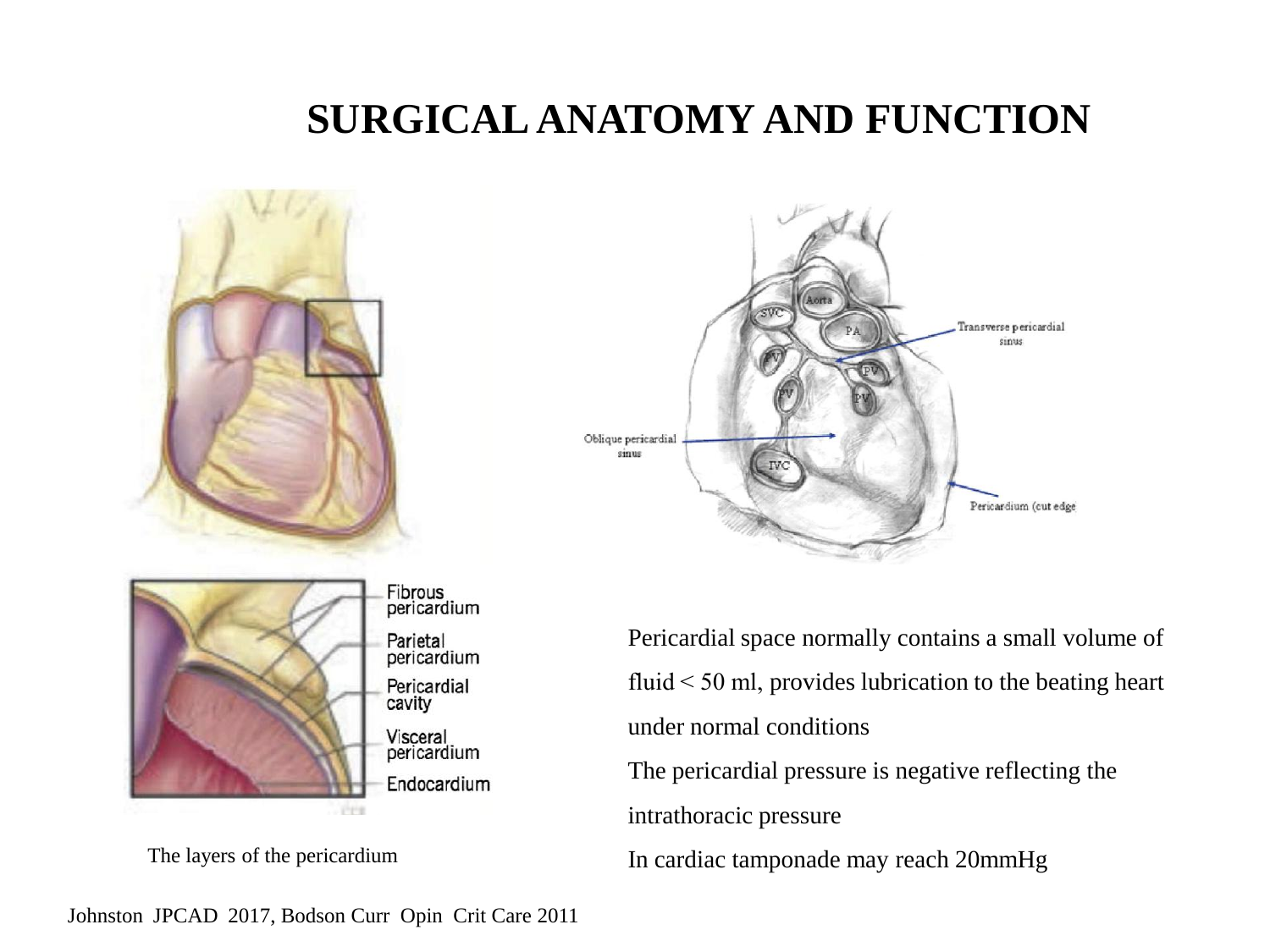### **INDICATIONS FOR SURGERY**

#### **Congenital abnormalities of the pericardium**

Pericardial band with superior vena cava obstruction

Partial pericardial agenesis with cardiac herniation and hemodynamic sequelae Pericardial coelomic cysts (most commom), mostly at the right costophrenic angle (asymptomatic, pain, dyspnea ,cough, arrhythmia )

#### **Acquired pericardial disease**

Pericardial space is affected: pericardial effusion and pericardial tamponade Pericardium is affected : inflammatory pericarditis, pericardial constriction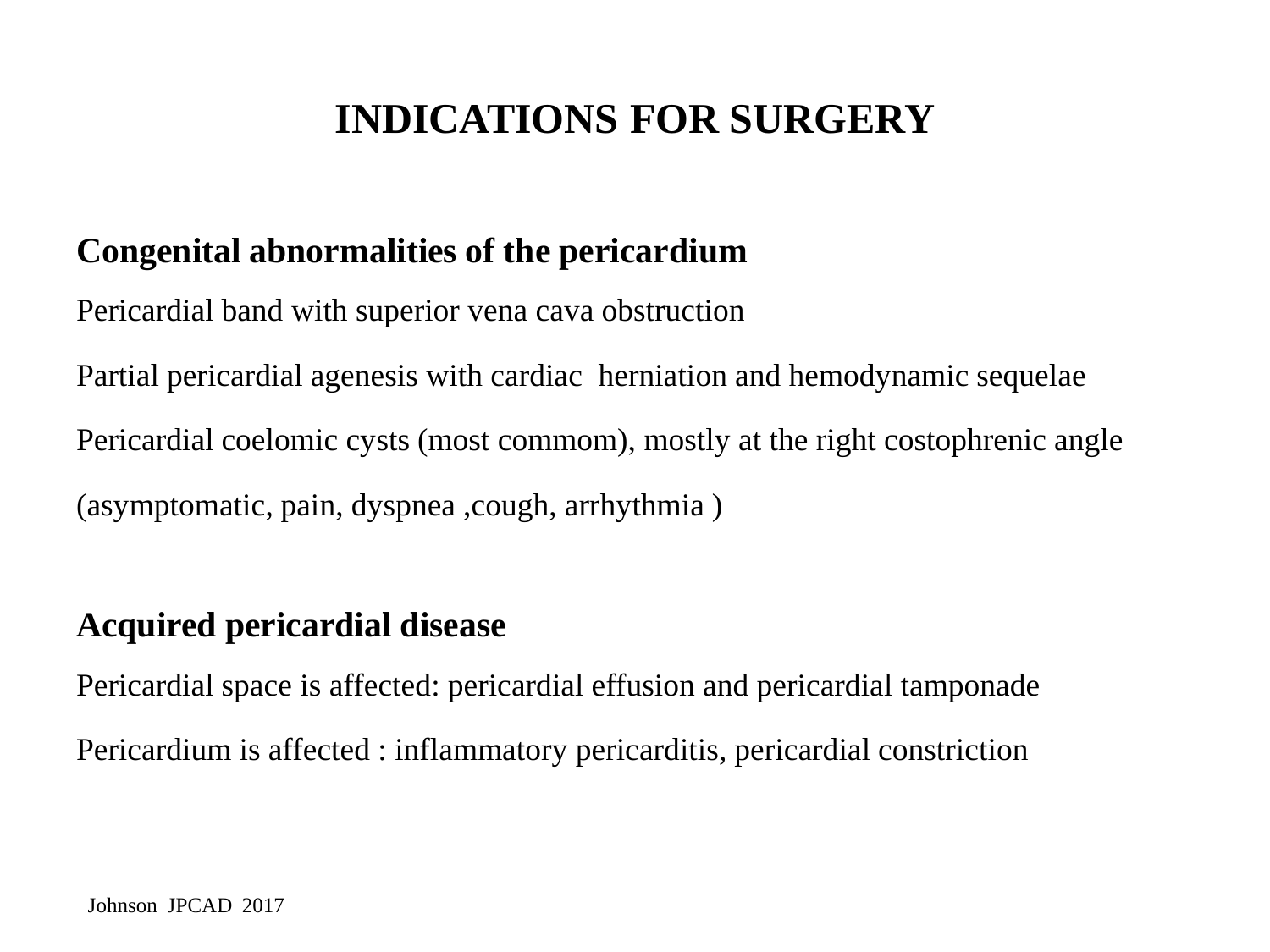### **PERICARDIAL EFFUSION/TAMPONADE**

Obstructive shock due to compression of the heart chambers by the pericardial fluid

- **Acuitity** as fluid entering the pericardial space exceeds the ability of the pericardium to accomodate or absorb it, pericardial reserve volume  $(10 - 20$ ml) is rapidly exceeded and intrapericardial pressure rises abruptly. At this point, pericardial fluid volume can only increase by reducing cardiac chamber volume
- **Chronicity of the process** the pericardium may compensate for large pericardial effusions ( $>1$ l) in chronic inflammatory conditions such as rheumatoid arthritis.
- **Nature of the fluid** transudative, exudative, hemorrhagic, purulent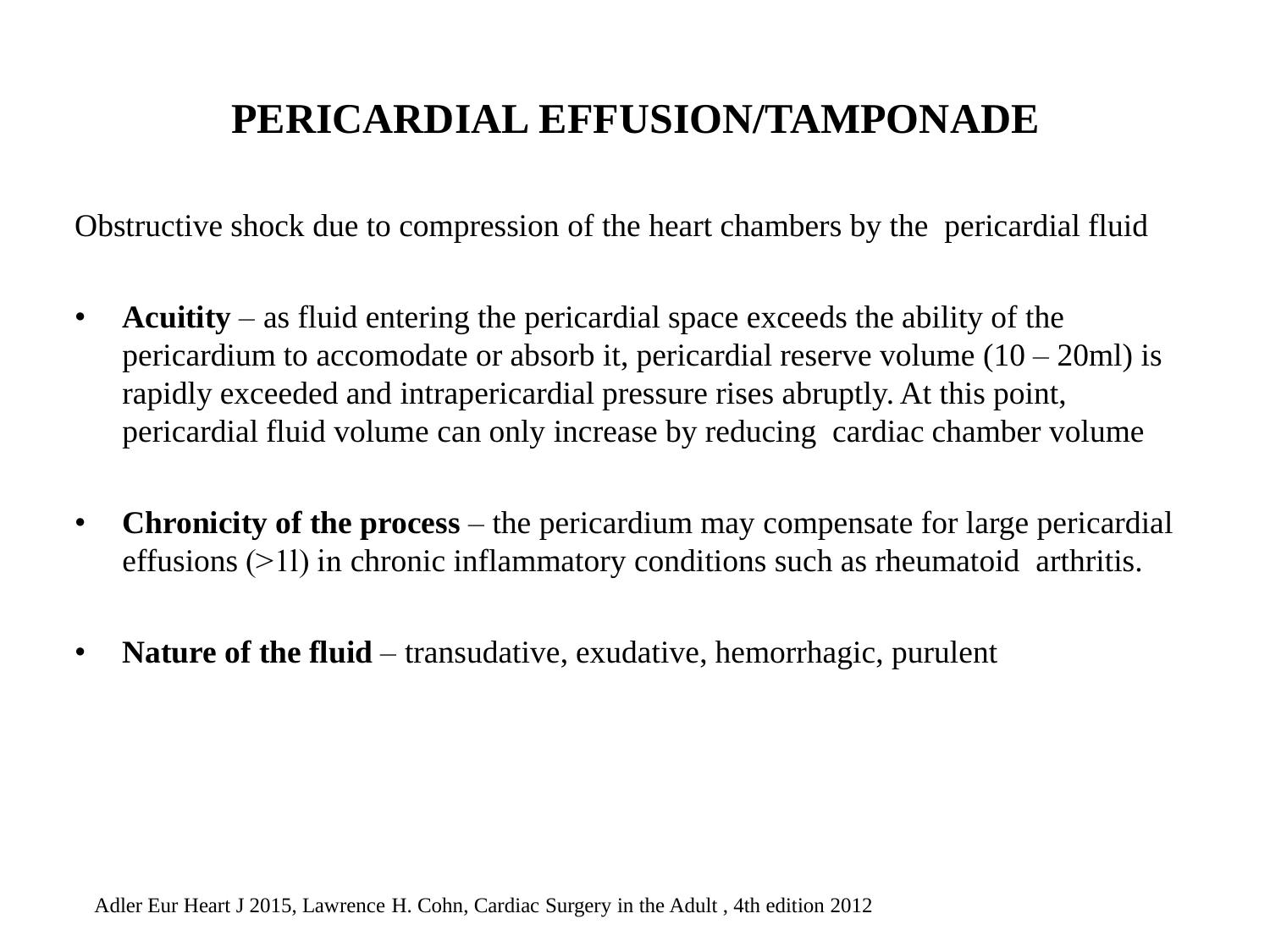#### **CAUSES OF TAMPONADE**

#### **Common causes:**

- Pericarditis
- Tuberculosis
- latrogenic (invasive procedure-related, post-cardiac surgery)
- $\cdot$  Trauma
- Neoplasm/malignancy

#### **Uncommon causes:**

- · Collagen vascular diseases (systemic lupus erythematosus, rheumatoid arthritis, scleroderma)
- Radiation induced
- Postmyocardial infarction
- Uraemia
- Aortic dissection
- Bacterial infection
- Pneumopericardium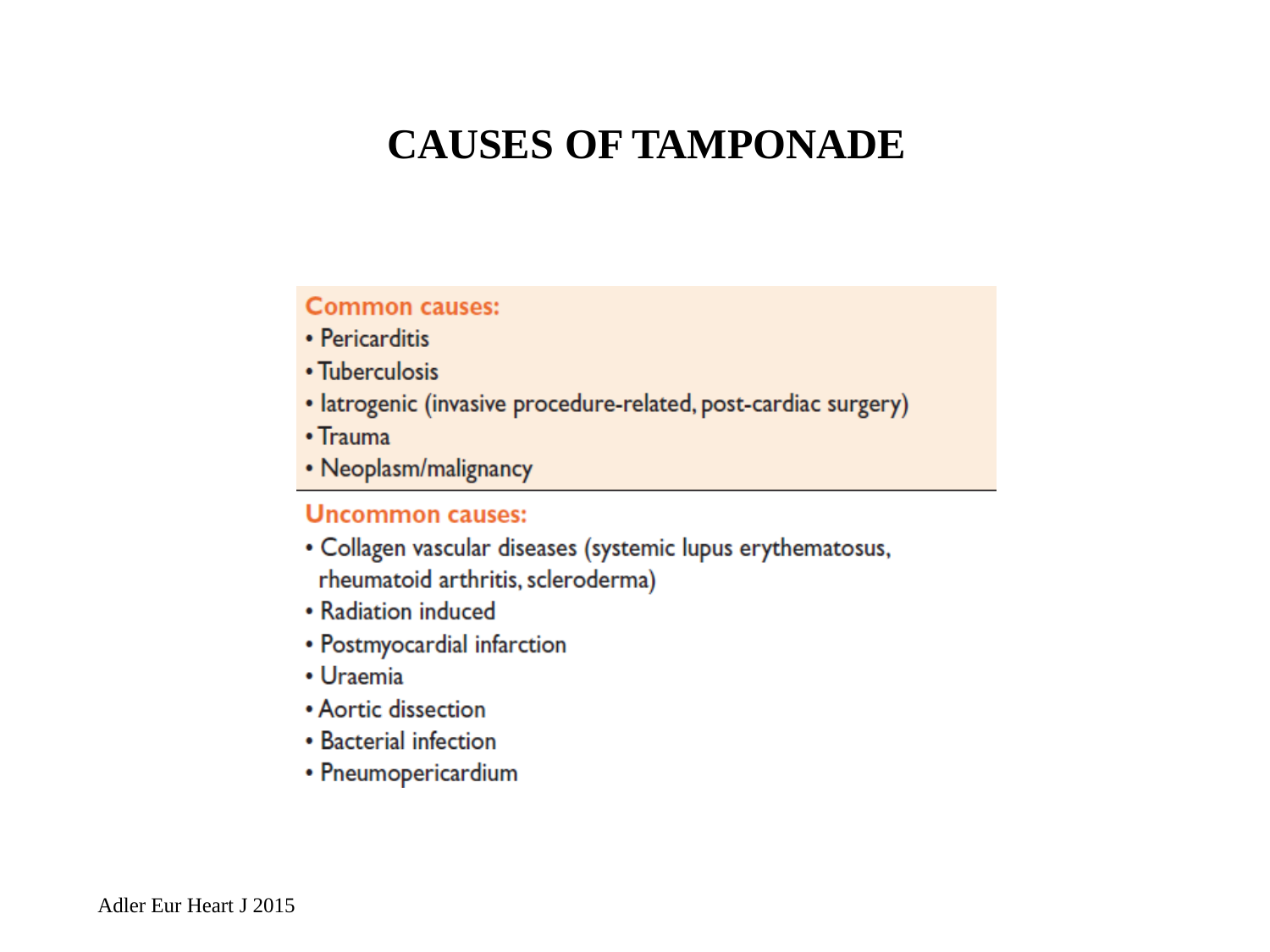#### **Right atrioventricular competition - pretamponade**



**During diastole**: increase in ventricular volume, leads to huge increase of pericardial pressure resulting in a decrease of atrial transmural pressure and partial collapse of the right atrium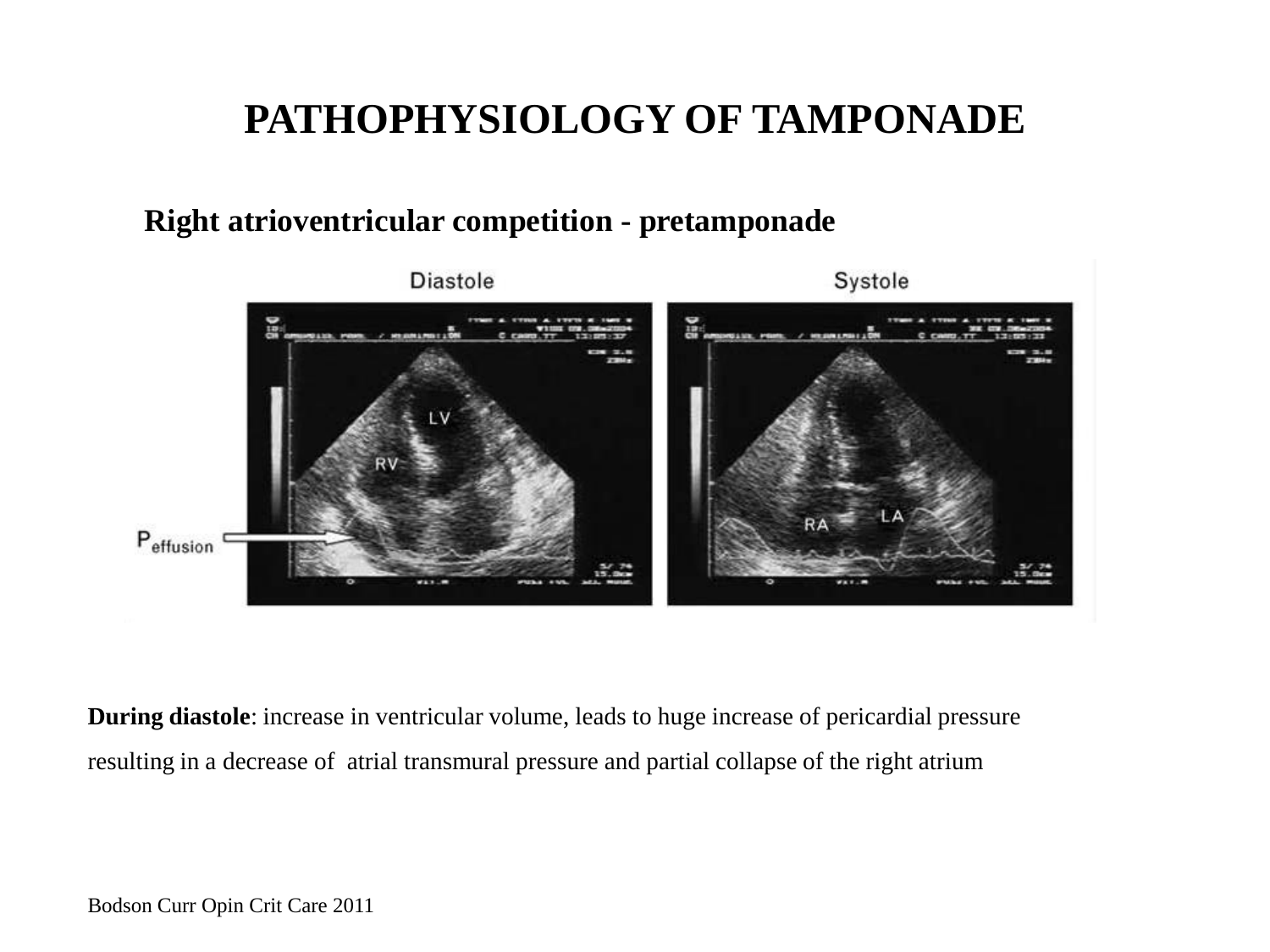#### **Interventricular competition – tamponade**



**Early diastole**: external stress affects more easily the right ventricle (thinner wall muscularity), sudden increase in pericardial pressure caused by the increase in ventricular volume overrides the right ventricular free wall, which collapse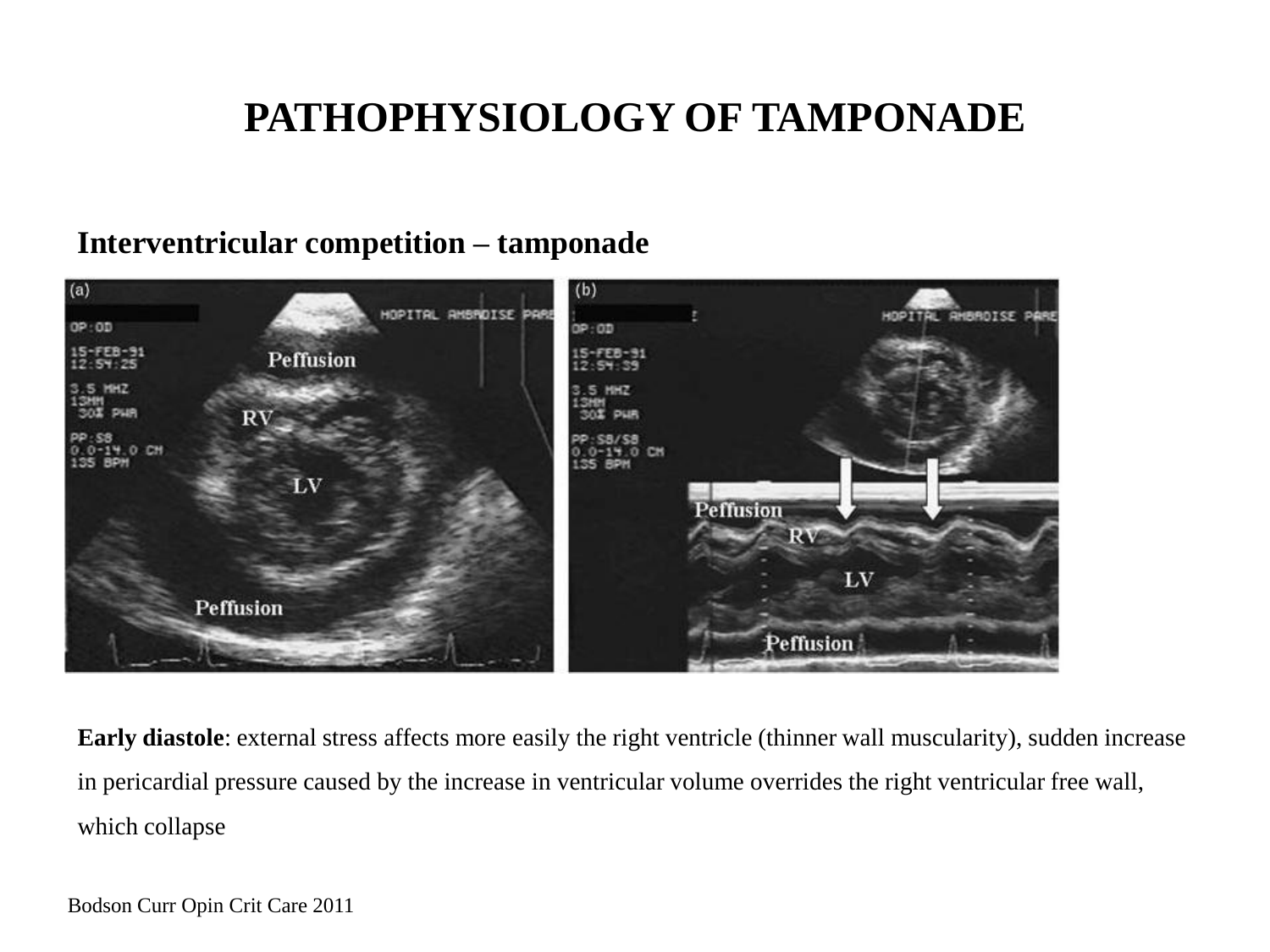

**Inspiration**: RV filling compresses the LV with a shift of the IVS to the left, hampering the pulmonary venous return LV filling and fall in stroke volume, fall in blood pressure **Expiration**: LV filling after the restoration of the pulmonary venous return, RV is compressed and sytemic

venous return is interrupted

Bodson Curr Opin Critc Care 2011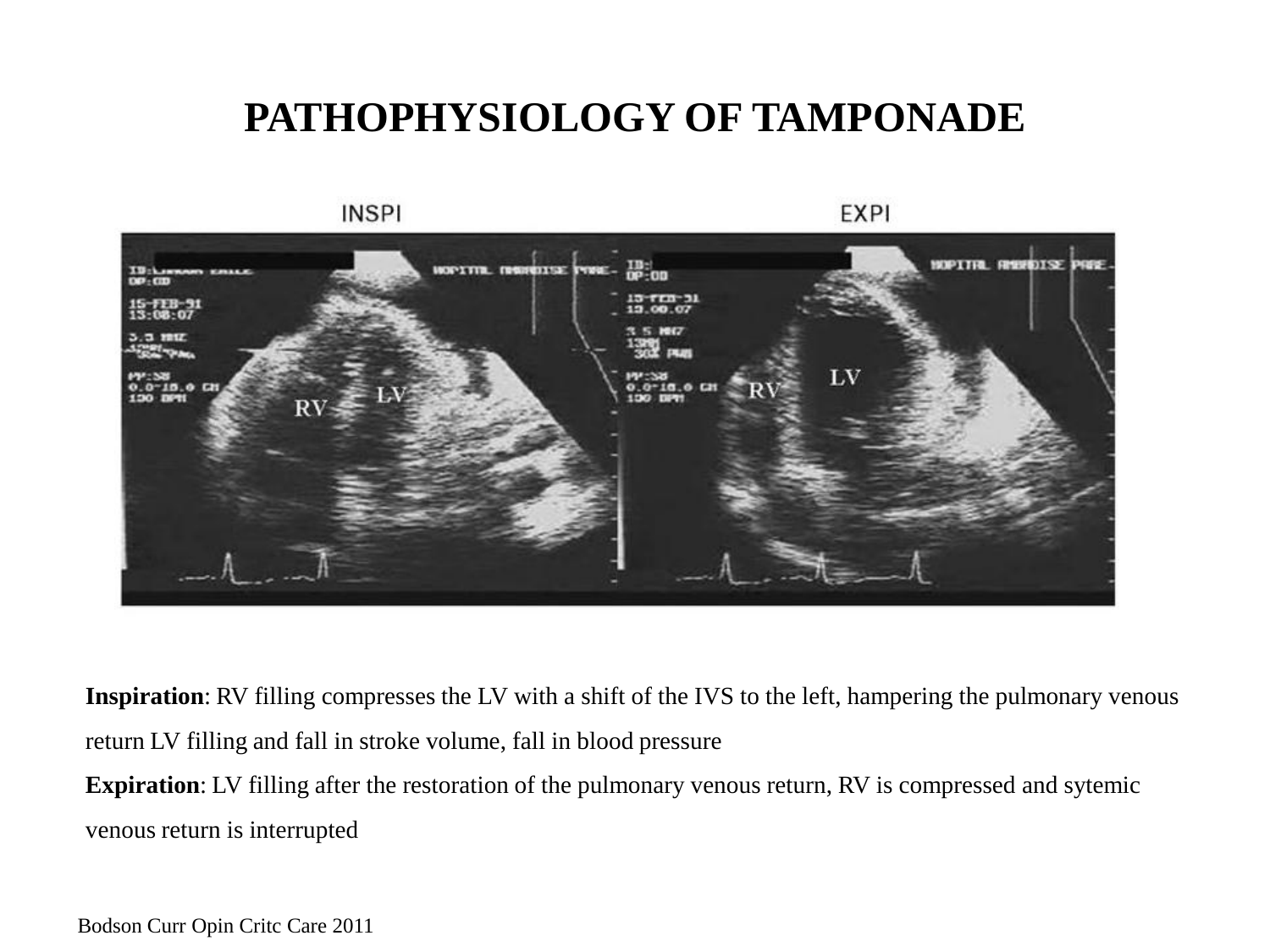#### **Swinging heart**



#### **Clinical signs**

**Beck triad:** hypotension with narrowed pulse pressure jugular venous distention muffled heart sounds **Pulsus paradoxus:** drop of systolic blood pressure ˃ 10 mmHg during inspiration **Kussmaul sign:** elevation of jugular vein pressure during inspiration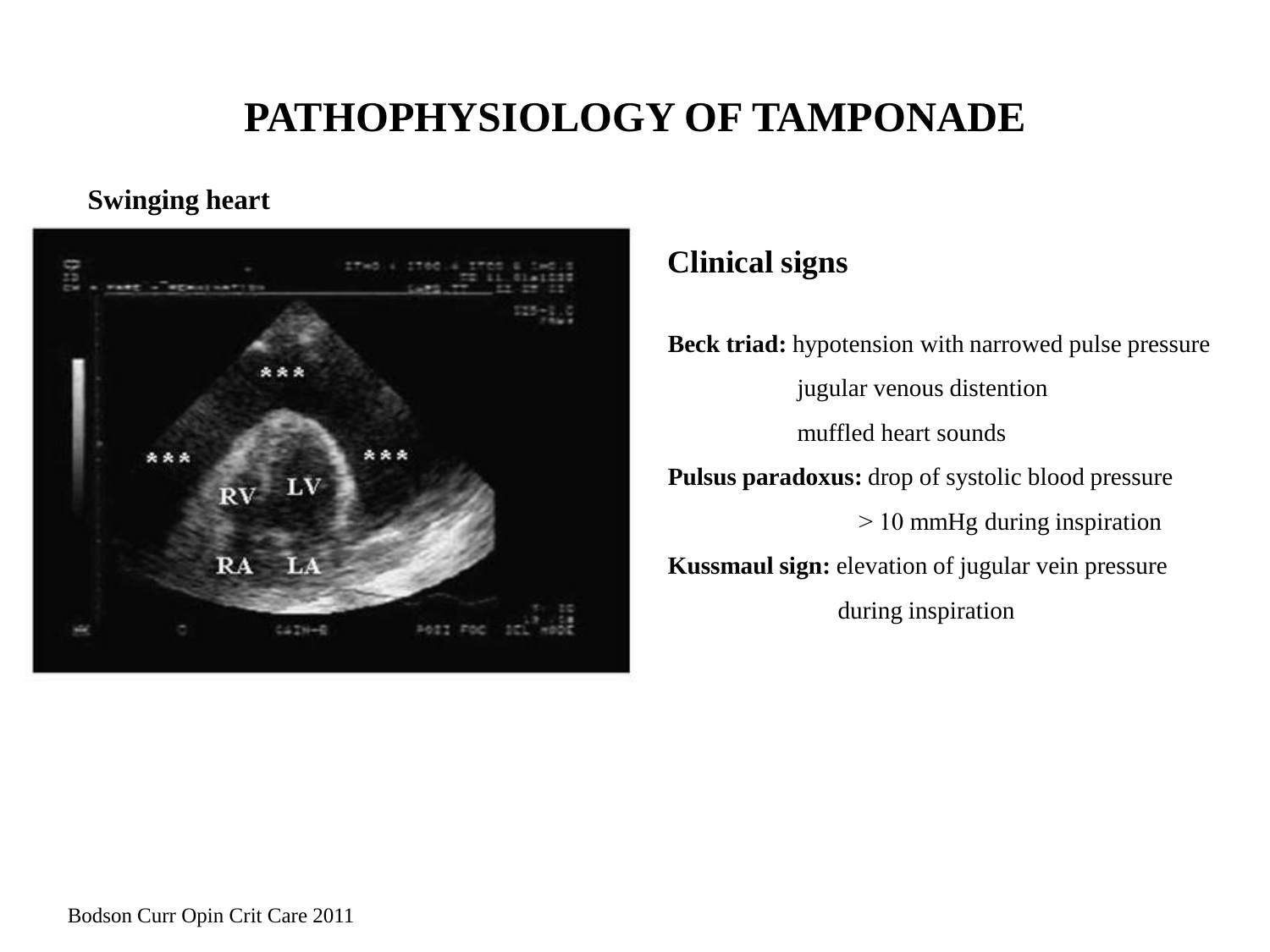#### **TAMPONADE -TREATMENT**

**Volume resuscitation** – treat or delay RV diastolic collapse

**Catecholamines** – vasopressor may be the drug of choice

**Pericardial decompression –** Pericardiocentesis

**–** Surgical pericardiectomy

(pericardial fenestration, video assisted –VATS)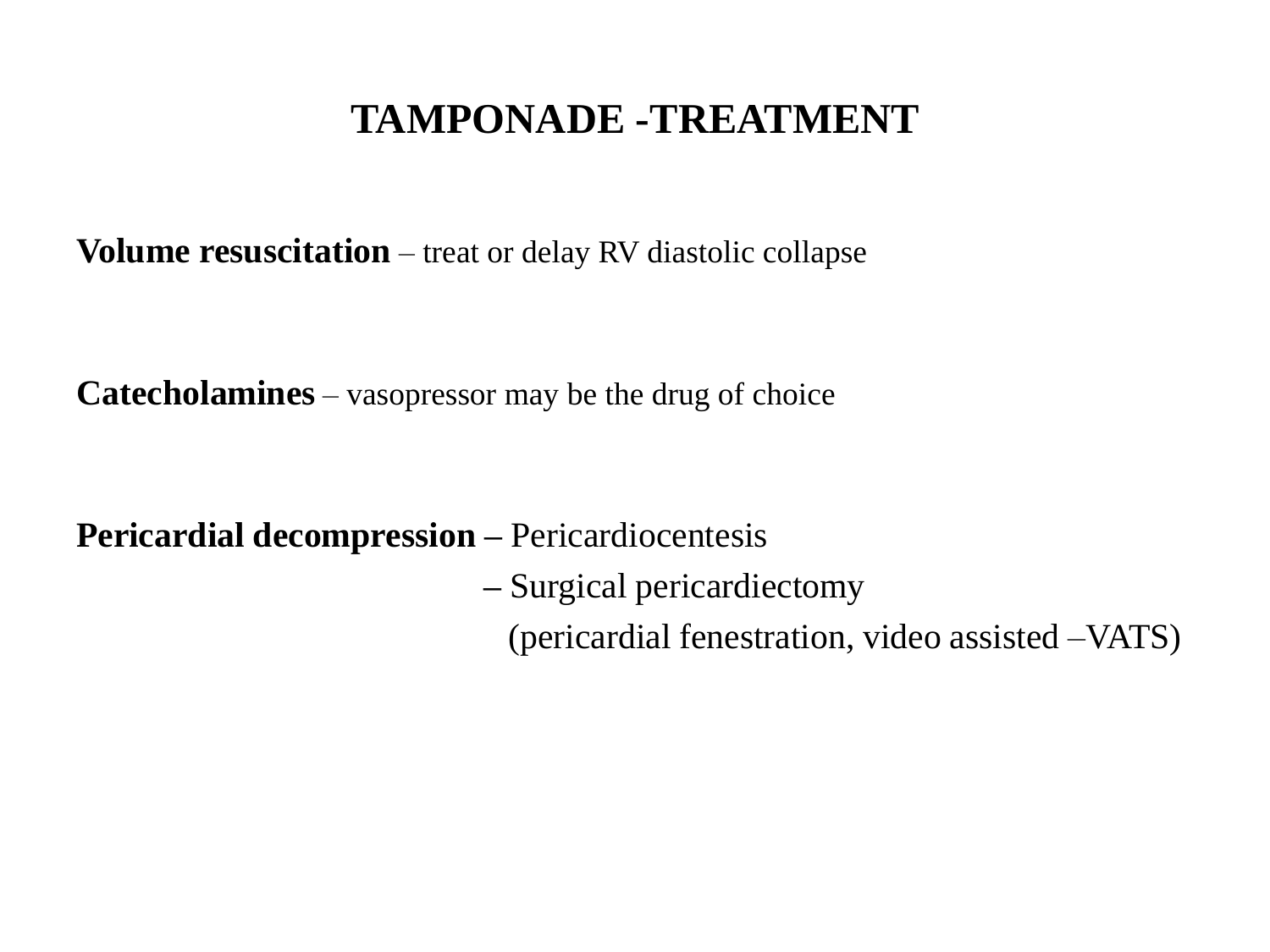### **PERICARDIOCENTESIS**

#### **Three main approaches**



**Fluoroscopy**-guided, **CT**-guided, **Echo**-guided

**Apical:** 5th-7th intercostal space 1-2 cm lateral to the apex

**Parasternal:** left sternal border 5th intercostal space perpeticular to the skin

**Subxyphoid**: between the xyphisternum and left costal margin, 15-30 degree angle to the left shoulder

De Carlini Cardiology Practice 2017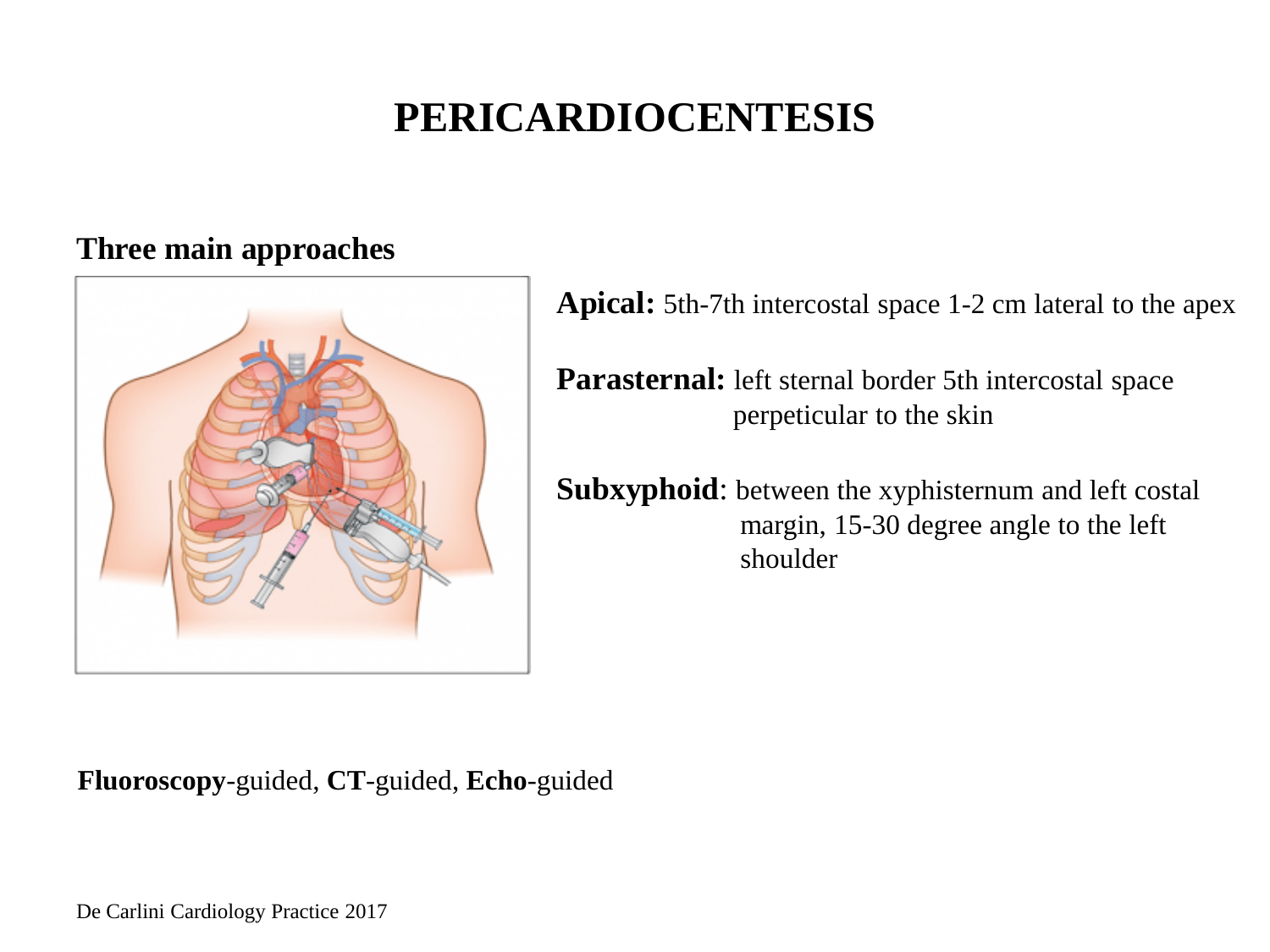### **TRANSTHORACIC/SUBXIPHOID PERICARDIAL FENESTRATION**

#### **Surgical approaches**

Subxiphoid: short incision (5cm long ) over the xiphoid extending into the midline of the abdomen Transthoracic: small left anterior thoracotomy (6-8cm long) 5th-6th intercostal space



Subxiphoid pericardial drainage technique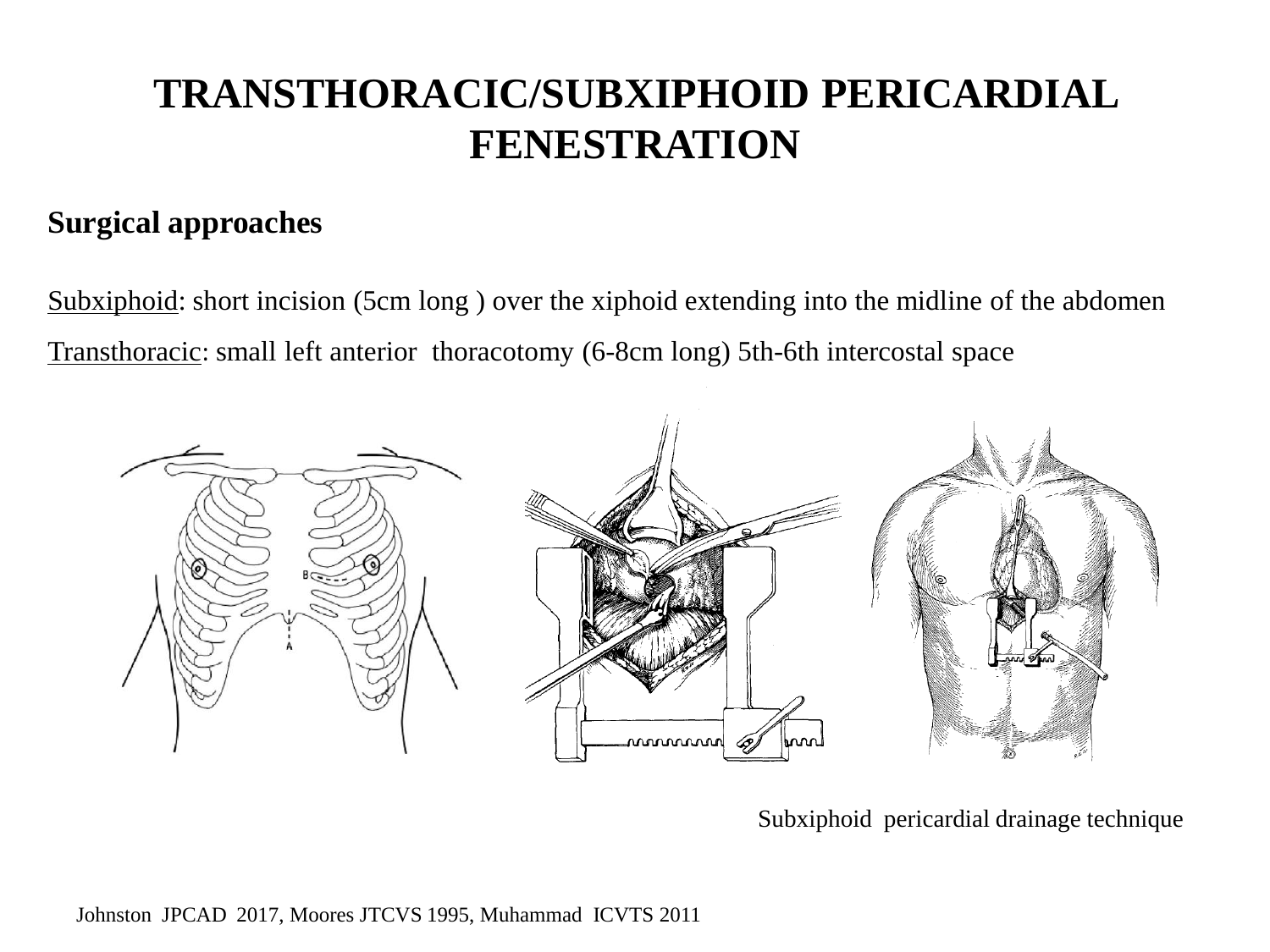### **VIDEO-ASSISTED THORACOSCOPIC PERICARDIAL FENESTRATION**



Trocars for the endocscopic camera and various surgical instruments are introduced through 2 or 3 thoracic incisions of ˂ 10mm at the level of 4th and 6th intercostal space

Muhammad ICVTS 2011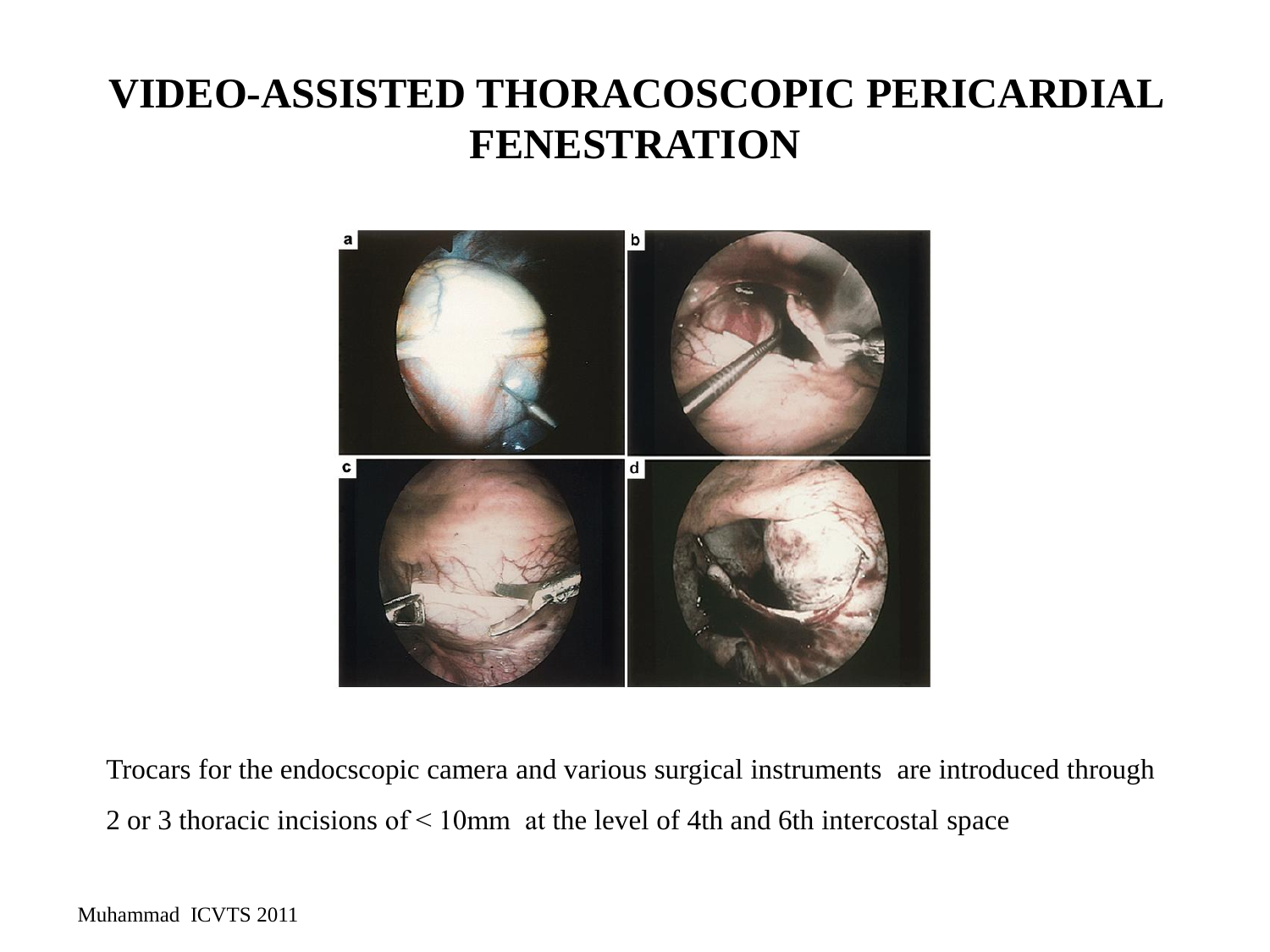### **INFLAMMATORY PERICARDITIS**

Potential target for surgical therapy, relatively recent indication

Chronic relapsing pericarditis: no response to treatment toxic side effects of treatment high corticosteroid doses with long-term sequelae

MRI- identify the extend and severity of the pericardial inflammation, timing of the surgery Inflammatory markers guide the timing of the surgery

Surgery best performed when inflammation is at minimum, ie between flares Principle of the procedure: reduction or elimination of the need of anti-inflammatory medication Median sternotomy, bilateral thoracotomy, clamshell incision with/without cardiopulmonary bypass Complete as possible pericardiectomy, except the pericardium posterior to the left atrium in the oblique sinus Small strip of pericardium remains beneath the phrenic nerves

Johnston JPCAD 2017, Khandaker Mayo Clin Proc 2012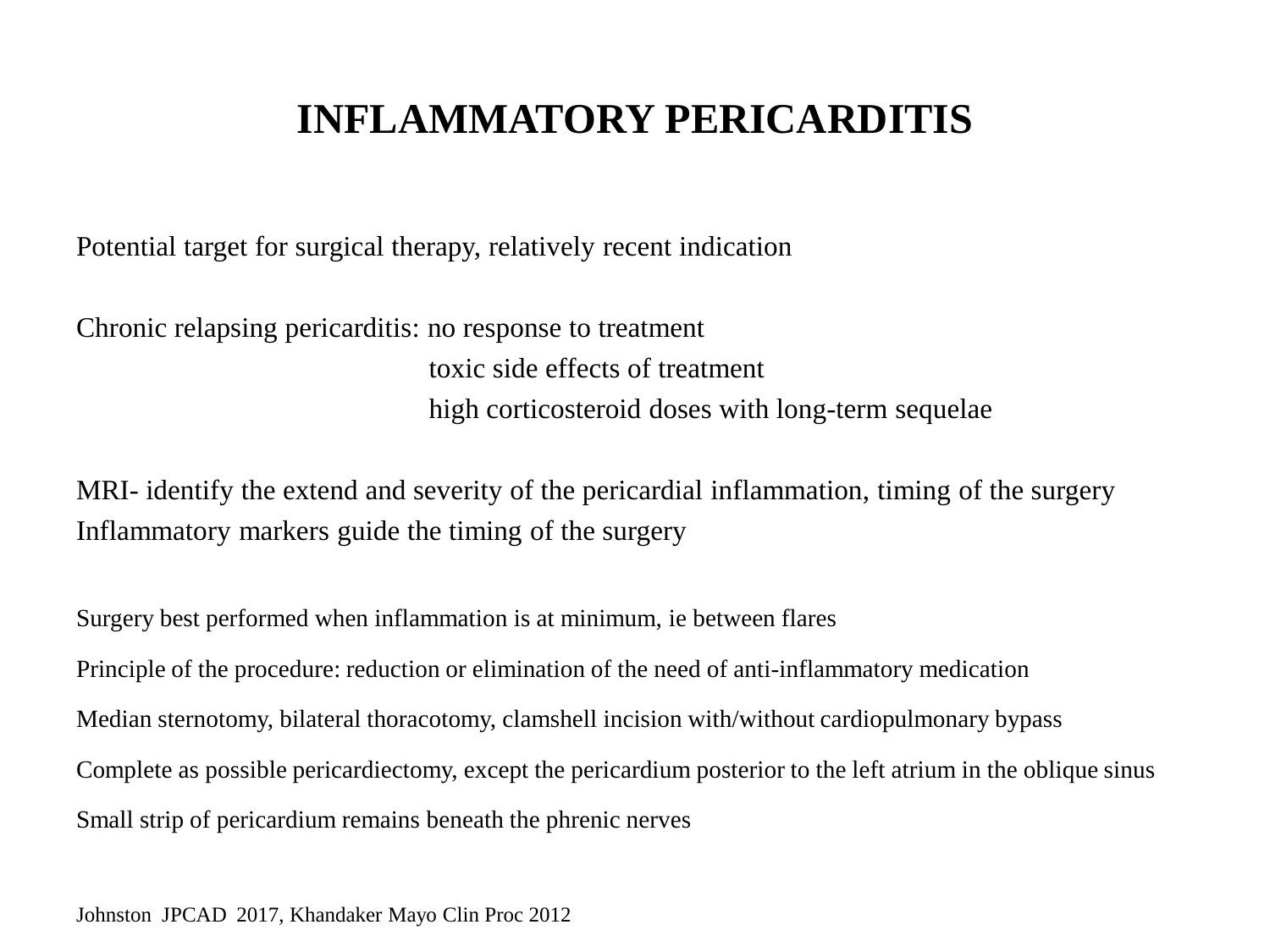## **CONSTRICTIVE PERICARDITIS**

Most common indication for pericardial surgeary other than pericardial effusion Thickening of the pericardium, external pressure on the cardiac chambers causing diastolic dysfunction Calcification

Gold standard in diagnosis: ECHO, MRI, left and right catheterization

Differentiate from restrictive cardiomyopathy



Pericardial calcification

- median sternotomy, bilateral thoracotomy, clamshell
- with/without cardiopulmonary bypass
- limited anterior phrenic to phrenic pericardiectomy
- complete pericardiectomy

Mortality: around 15% Complications: bleeding overdistention leading to heart failure atrial arrthythmias vasoplegia